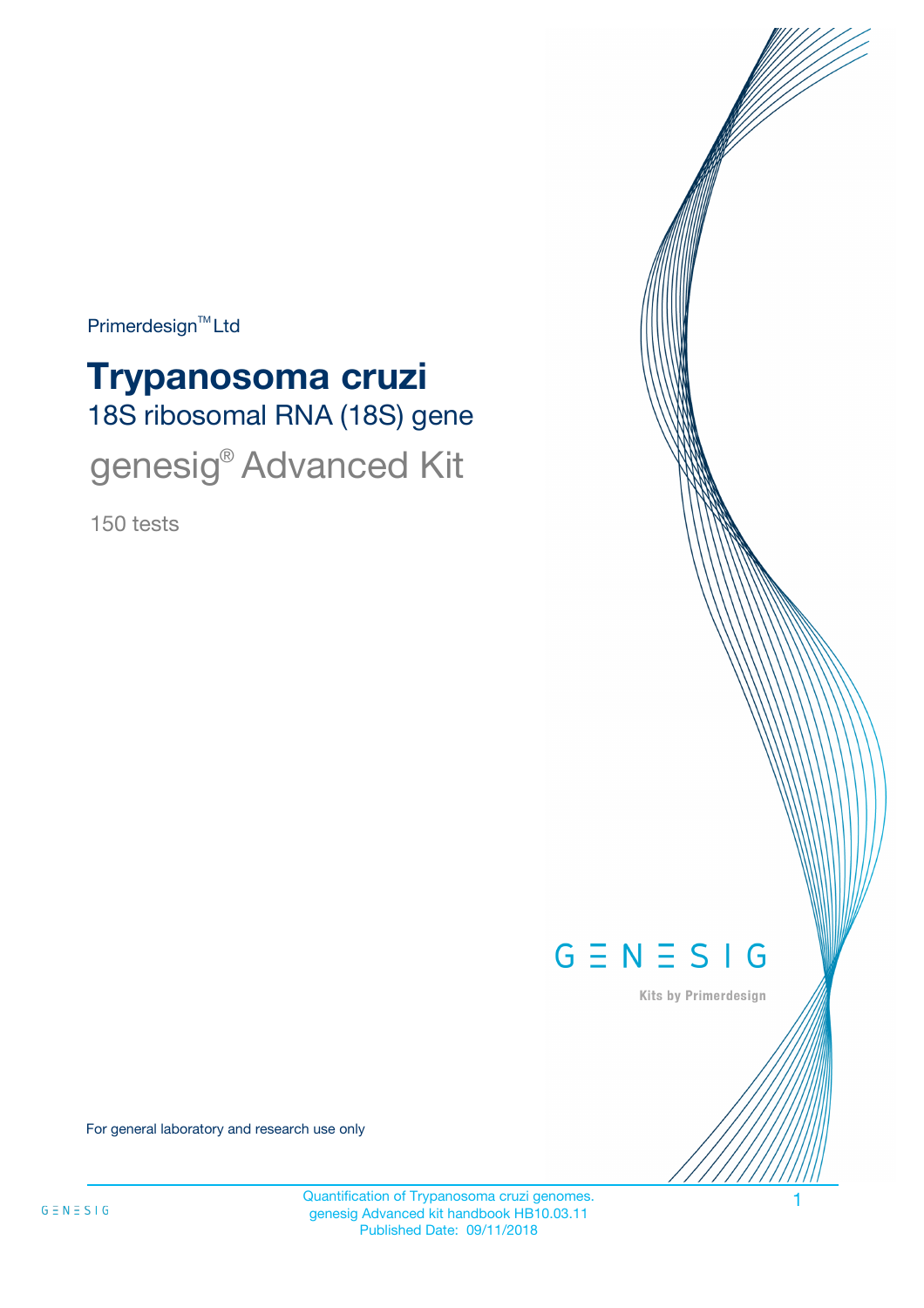### Introduction to Trypanosoma cruzi

Trypanosoma cruzi is a parasitic protozoan which is the causative agents of American Trypanosomiasis or Chagas disease mainly found in Central and Southern America. The T. cruzi genome is 67Mb in length spread over 41 chromosome pairs ranging in size from 78Kb to 2.4Mb. this species has a single nucleus and also a kinetoplast. Genome analysis has shown there to be two distinct lineages of this species with one infecting marsupials and the other infecting placental mammals.

T.cruzi has a two stage life cycle utilising hematophagous triatomine insects such as Triatoma infestans as a vector to infect vertebrate hosts. In the vector the epimastigote stage of the parasite reproduce through binary fission and moves into the rectal cell wall of the insect. While feeding on the host the triatomine insect passes the infectious stage of the parasite (metacyclic trypomatsigotes) through faeces which then enters the host via open wounds or mucosal membranes. The trypomastigotes transforms into amastigotes inside the host tissue and back into trypomastigotes bursting out of the cell to enter the blood stream.

The most recognized symptom of Trypanosomiasis is swelling of one eye but other symptoms include tiredness, fever, swelling of the lymph glands, enlarged liver or spleen. Some patients develop irreversible damage to the heart and the intestinal tract appearing many years after initial infection. The chronic form of the illness is associated with the upregulation of phosphorylated extra cellular –signal-regulated kinase and the activation of Cyclin D1, a mitotic regulator for G1 progression.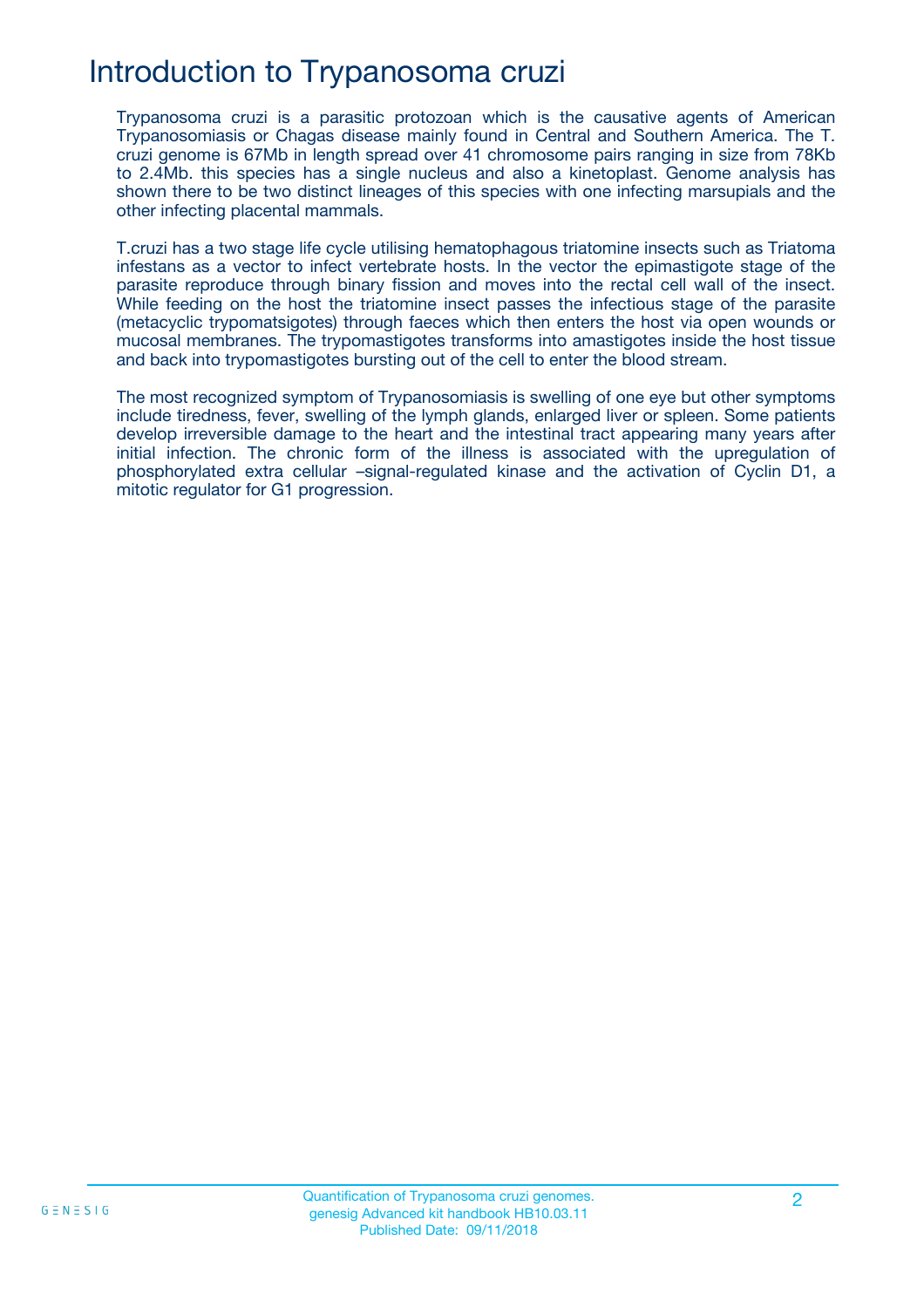## **Specificity**

The Primerdesign genesig Kit for Trypanosoma cruzi (T.cruzi) genomes is designed for the in vitro quantification of T.cruzi genomes. The kit is designed to have a broad detection profile. Specifically, the primers represent 100% homology with over 95% of the NCBI database reference sequences available at the time of design.

The dynamics of genetic variation means that new sequence information may become available after the initial design. Primerdesign periodically reviews the detection profiles of our kits and when required releases new versions.

Our kit for T.cruzi has been designed for the specific and exclusive in vitro quantification of this species. The 18S ribosomal gene, is the ideal target to achieve a broad based detection profile for all strains. The primers and probe sequences in this kit have 100% homology with over 95% of reference sequences in the NCBI database based on a comprehensive bioinformatics analysis.

If you require further information, or have a specific question about the detection profile of this kit then please send an e.mail to enquiry@primerdesign.co.uk and our bioinformatics team will answer your question.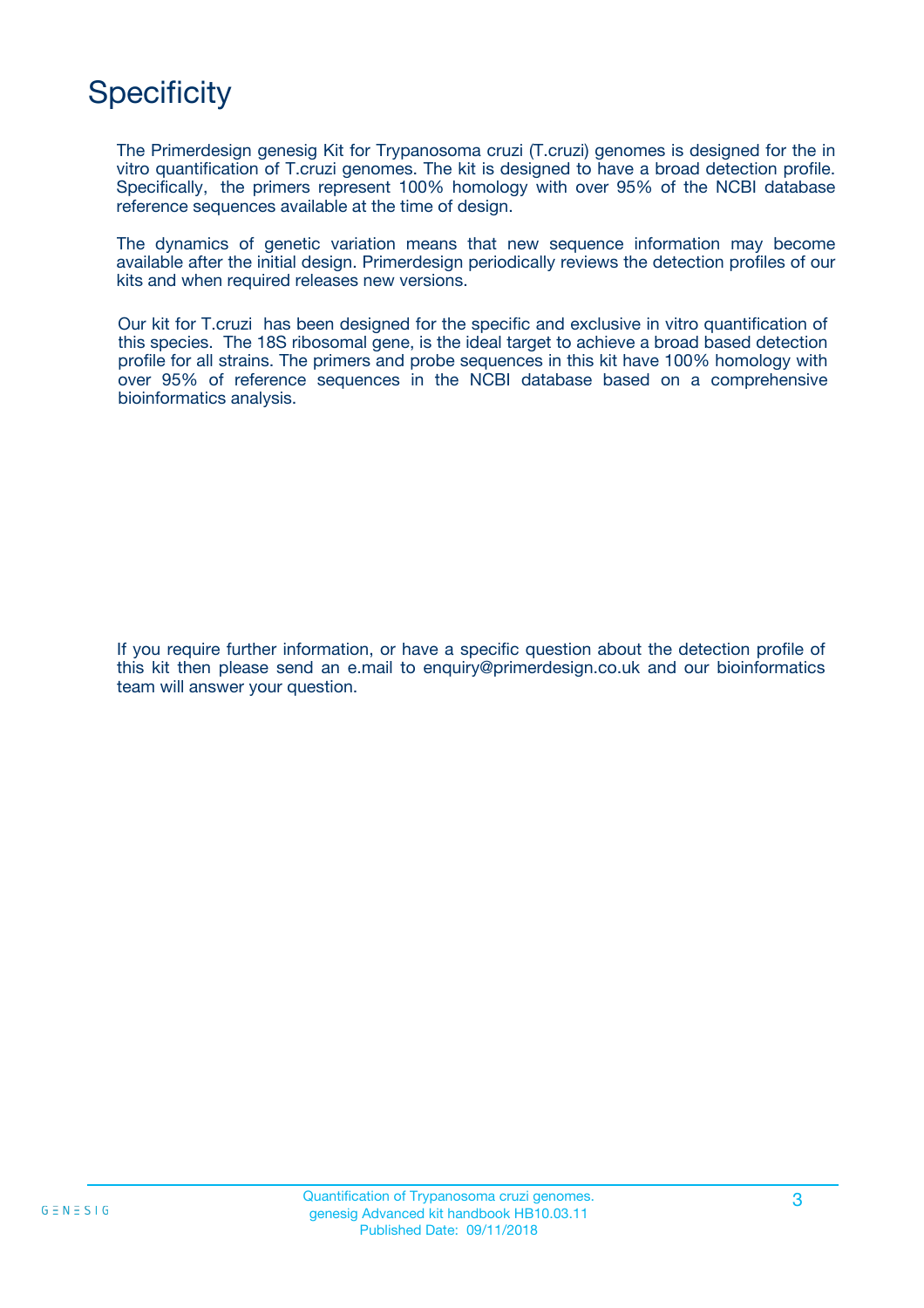## Kit contents

- **T.cruzi specific primer/probe mix (150 reactions BROWN)** FAM labelled
- **T.cruzi positive control template (for Standard curve RED)**
- **Internal extraction control primer/probe mix (150 reactions BROWN)** VIC labelled as standard
- **Internal extraction control DNA (150 reactions BLUE)**
- **Endogenous control primer/probe mix (150 reactions BROWN)** FAM labelled
- **RNase/DNase free water (WHITE)** for resuspension of primer/probe mixes
- **Template preparation buffer (YELLOW)** for resuspension of internal control template, positive control template and standard curve preparation

### Reagents and equipment to be supplied by the user

#### **Real-time PCR Instrument**

#### **Extraction kit**

This kit is recommended for use with genesig Easy DNA/RNA extraction kit. However, it is designed to work well with all processes that yield high quality RNA and DNA with minimal PCR inhibitors.

#### **oasig**TM **lyophilised or Precision**®**PLUS 2X qPCR Master Mix**

This kit is intended for use with oasig or PrecisionPLUS2X qPCR Master Mix.

**Pipettors and Tips**

**Vortex and centrifuge**

#### **Thin walled 1.5 ml PCR reaction tubes**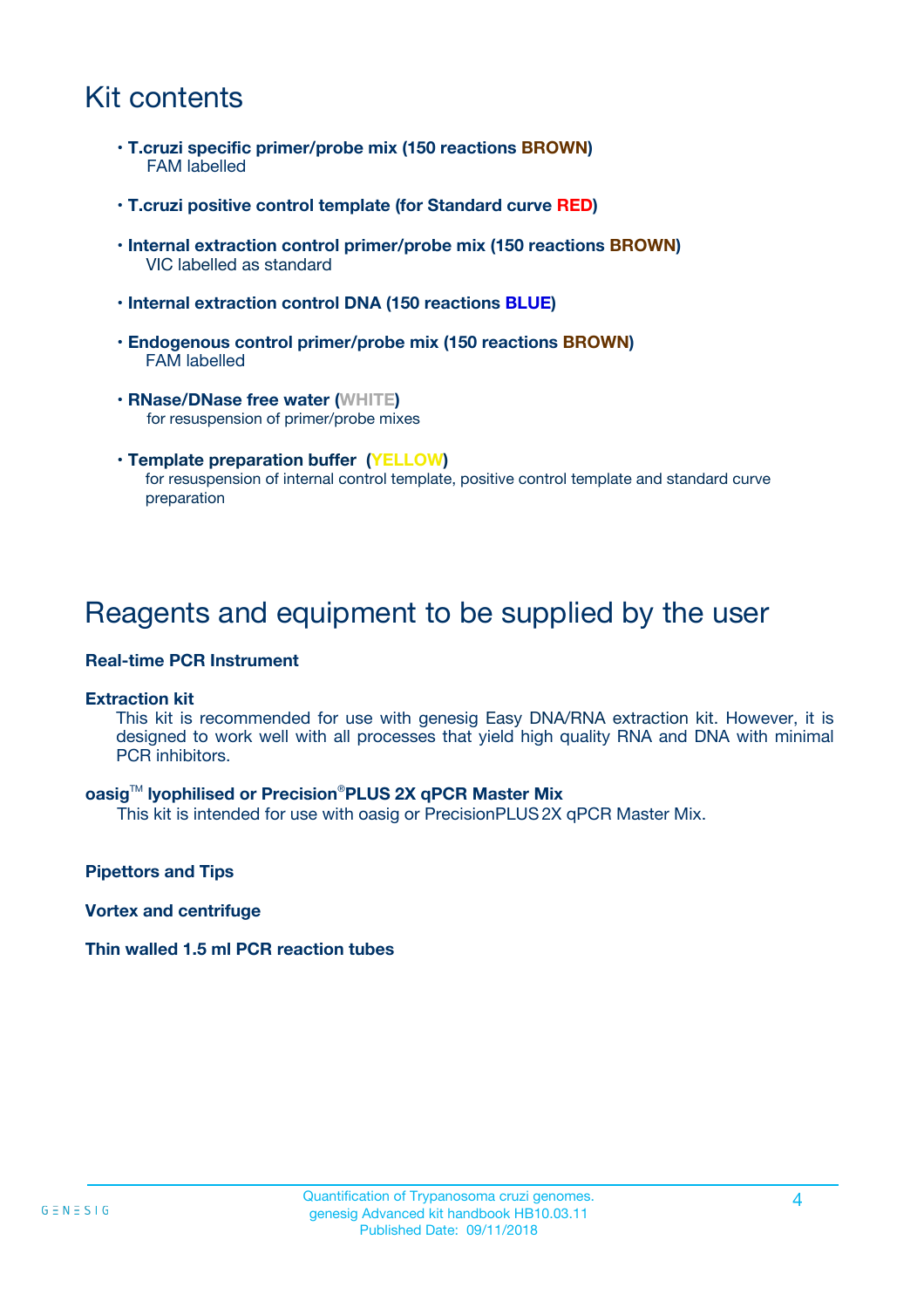### Kit storage and stability

This kit is stable at room temperature but should be stored at -20ºC on arrival. Once the lyophilised components have been resuspended they should not be exposed to temperatures above -20°C for longer than 30 minutes at a time and unnecessary repeated freeze/thawing should be avoided. The kit is stable for six months from the date of resuspension under these circumstances.

If a standard curve dilution series is prepared this can be stored frozen for an extended period. If you see any degradation in this serial dilution a fresh standard curve can be prepared from the positive control.

Primerdesign does not recommend using the kit after the expiry date stated on the pack.

### Suitable sample material

All kinds of sample material suited for PCR amplification can be used. Please ensure the samples are suitable in terms of purity, concentration, and DNA integrity (An internal PCR control is supplied to test for non specific PCR inhibitors). Always run at least one negative control with the samples. To prepare a negative-control, replace the template DNA sample with RNase/DNase free water.

### Dynamic range of test

Under optimal PCR conditions genesig T.cruzi detection kits have very high priming efficiencies of >95% and can detect less than 100 copies of target template.

## Notices and disclaimers

This product is developed, designed and sold for research purposes only. It is not intended for human diagnostic or drug purposes or to be administered to humans unless clearly expressed for that purpose by the Food and Drug Administration in the USA or the appropriate regulatory authorities in the country of use. During the warranty period Primerdesign genesig detection kits allow precise and reproducible data recovery combined with excellent sensitivity. For data obtained by violation to the general GLP guidelines and the manufacturer's recommendations the right to claim under guarantee is expired. PCR is a proprietary technology covered by several US and foreign patents. These patents are owned by Roche Molecular Systems Inc. and have been sub-licensed by PE Corporation in certain fields. Depending on your specific application you may need a license from Roche or PE to practice PCR. Additional information on purchasing licenses to practice the PCR process may be obtained by contacting the Director of Licensing at Roche Molecular Systems, 1145 Atlantic Avenue, Alameda, CA 94501 or Applied Biosystems business group of the Applera Corporation, 850 Lincoln Centre Drive, Foster City, CA 94404. In addition, the 5' nuclease assay and other homogeneous amplification methods used in connection with the PCR process may be covered by U.S. Patents 5,210,015 and 5,487,972, owned by Roche Molecular Systems, Inc, and by U.S. Patent 5,538,848, owned by The Perkin-Elmer Corporation.

## Trademarks

Primerdesign™ is a trademark of Primerdesign Ltd.

genesig $^\circledR$  is a registered trademark of Primerdesign Ltd.

The PCR process is covered by US Patents 4,683,195, and 4,683,202 and foreign equivalents owned by Hoffmann-La Roche AG. BI, ABI PRISM® GeneAmp® and MicroAmp® are registered trademarks of the Applera Genomics (Applied Biosystems Corporation). BIOMEK® is a registered trademark of Beckman Instruments, Inc.; iCycler™ is a registered trademark of Bio-Rad Laboratories, Rotor-Gene is a trademark of Corbett Research. LightCycler™ is a registered trademark of the Idaho Technology Inc. GeneAmp®, TaqMan® and AmpliTaqGold® are registered trademarks of Roche Molecular Systems, Inc., The purchase of the Primerdesign™ reagents cannot be construed as an authorization or implicit license to practice PCR under any patents held by Hoffmann-LaRoche Inc.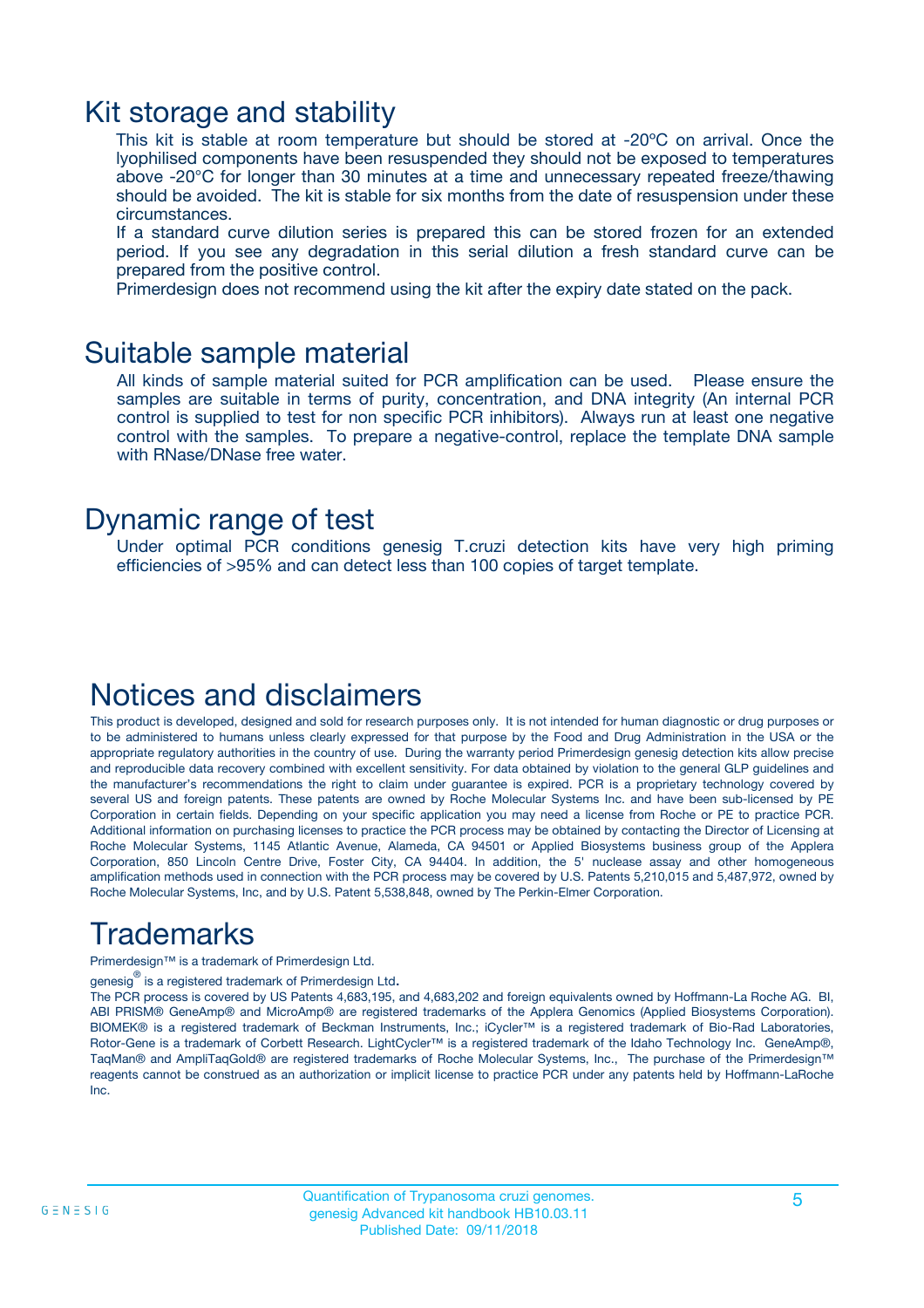### Principles of the test

#### **Real-time PCR**

A T.cruzi specific primer and probe mix is provided and this can be detected through the FAM channel.

The primer and probe mix provided exploits the so-called TaqMan® principle. During PCR amplification, forward and reverse primers hybridize to the T.cruzi DNA. A fluorogenic probe is included in the same reaction mixture which consists of a DNA probe labeled with a 5`-dye and a 3`-quencher. During PCR amplification, the probe is cleaved and the reporter dye and quencher are separated. The resulting increase in fluorescence can be detected on a range of qPCR platforms.

#### **Positive control**

For copy number determination and as a positive control for the PCR set up, the kit contains a positive control template. This can be used to generate a standard curve of T.cruzi copy number / Cq value. Alternatively the positive control can be used at a single dilution where full quantitative analysis of the samples is not required. Each time the kit is used, at least one positive control reaction must be included in the run. A positive result indicates that the primers and probes for detecting the target T.cruzi gene worked properly in that particular experimental scenario. If a negative result is obtained the test results are invalid and must be repeated. Care should be taken to ensure that the positive control does not contaminate any other kit component which would lead to false-positive results. This can be achieved by handling this component in a Post PCR environment. Care should also be taken to avoid cross-contamination of other samples when adding the positive control to the run. This can be avoided by sealing all other samples and negative controls before pipetting the positive control into the positive control well.

#### **Negative control**

To validate any positive findings a negative control reaction should be included every time the kit is used. For this reaction the RNase/DNase free water should be used instead of template. A negative result indicates that the reagents have not become contaminated while setting up the run.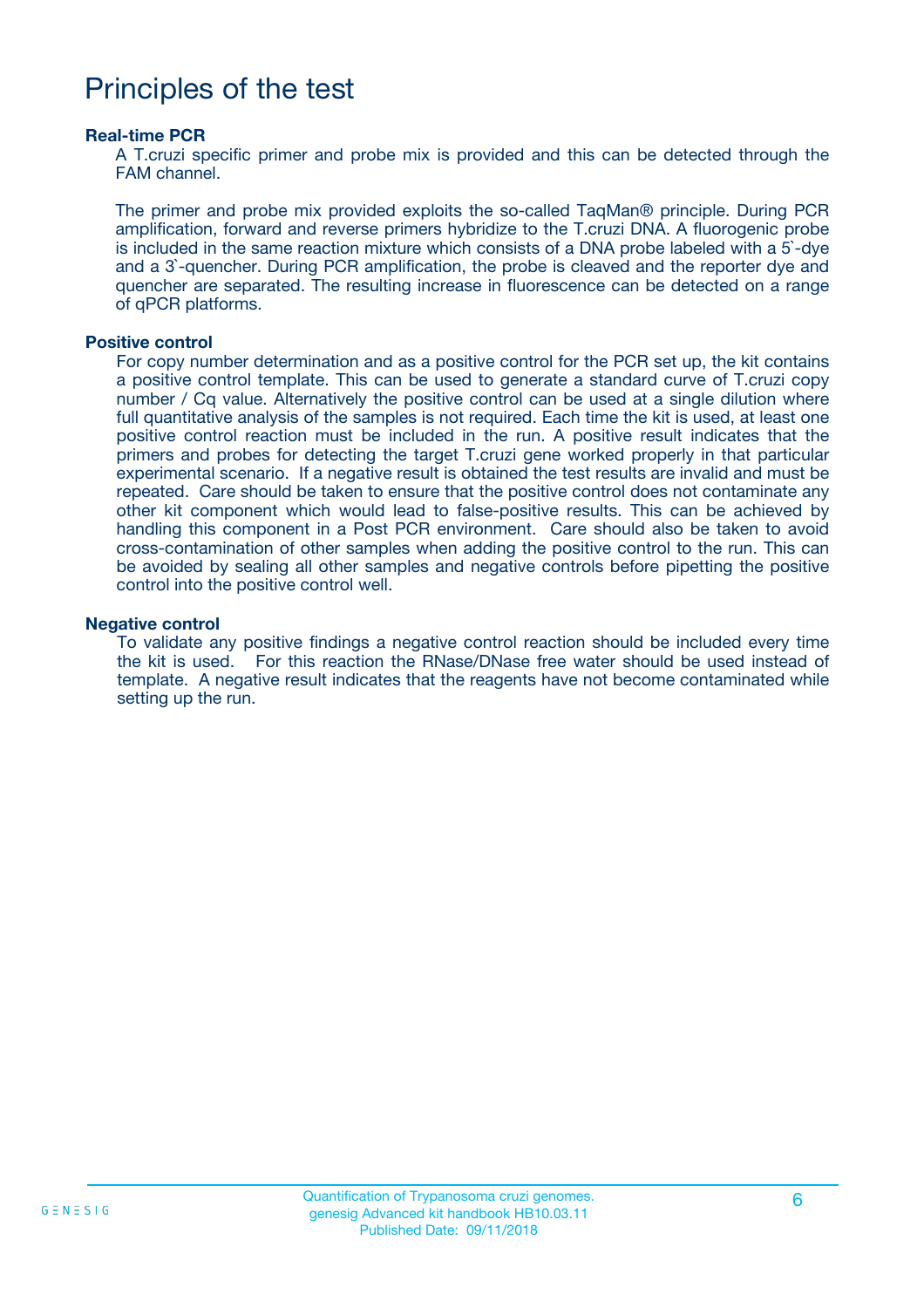#### **Internal DNA extraction control**

When performing DNA extraction, it is often advantageous to have an exogenous source of DNA template that is spiked into the lysis buffer. This control DNA is then co-purified with the sample DNA and can be detected as a positive control for the extraction process. Successful co-purification and qPCR for the control DNA also indicates that PCR inhibitors are not present at a high concentration.

A separate primer and probe mix are supplied with this kit to detect the exogenous DNA using qPCR. The primers are present at PCR limiting concentrations which allows multiplexing with the target sequence primers. Amplification of the control DNA does not interfere with detection of the T.cruzi target DNA even when present at low copy number. The Internal control is detected through the VIC channel and gives a Cq value of 28+/-3.

#### **Endogenous control**

To confirm extraction of a valid biological template, a primer and probe mix is included to detect an endogenous gene. Detection of the endogenous control is through the FAM channel and it is NOT therefore possible to perform a multiplex with the T.cruzi primers. A poor endogenous control signal may indicate that the sample did not contain sufficient biological material.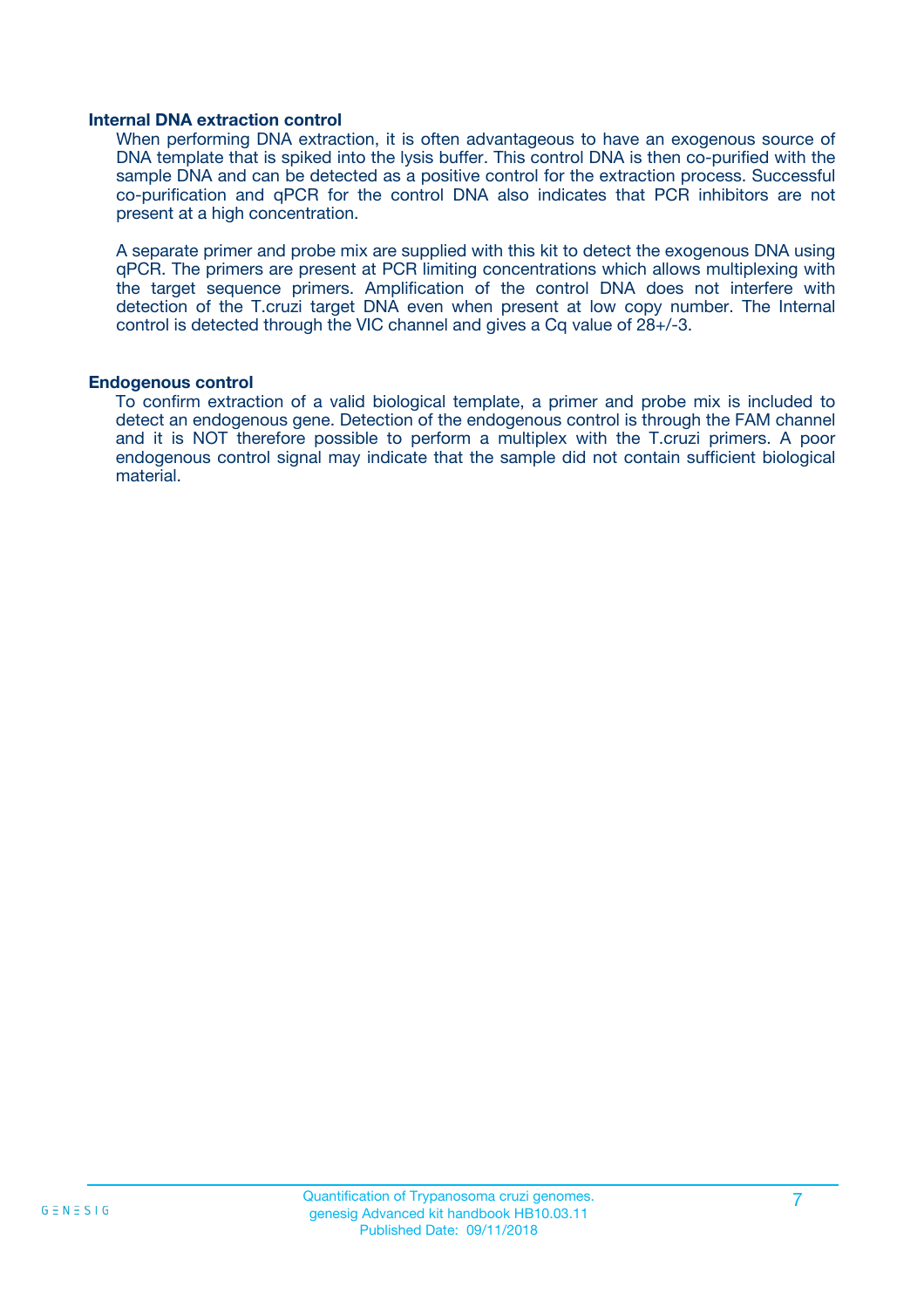### Resuspension protocol

To minimize the risk of contamination with foreign DNA, we recommend that all pipetting be performed in a PCR clean environment. Ideally this would be a designated PCR lab or PCR cabinet. Filter tips are recommended for all pipetting steps.

- **1. Pulse-spin each tube in a centrifuge before opening.** This will ensure lyophilised primer and probe mix is in the base of the tube and is not spilt upon opening the tube.
- **2. Resuspend the primer/probe mixes in the RNase/DNase free water supplied, according to the table below:**

To ensure complete resuspension, vortex each tube thoroughly.

| Component - resuspend in water                       |          |  |
|------------------------------------------------------|----------|--|
| <b>Pre-PCR pack</b>                                  |          |  |
| T.cruzi primer/probe mix (BROWN)                     | $165$ µl |  |
| Internal extraction control primer/probe mix (BROWN) | $165$ µl |  |
| Endogenous control primer/probe mix (BROWN)          | 165 µl   |  |

**3. Resuspend the internal control template and positive control template in the template preparation buffer supplied, according to the table below:** To ensure complete resuspension, vortex each tube thoroughly.

| Component - resuspend in template preparation buffer |          |  |  |
|------------------------------------------------------|----------|--|--|
| <b>Pre-PCR heat-sealed foil</b>                      |          |  |  |
| Internal extraction control DNA (BLUE)               |          |  |  |
| <b>Post-PCR heat-sealed foil</b>                     |          |  |  |
| T.cruzi Positive Control Template (RED) *            | $500$ µl |  |  |

\* This component contains high copy number template and is a VERY significant contamination risk. It must be opened and handled in a separate laboratory environment, away from the other components.

### DNA extraction

The internal extraction control DNA can be added either to the DNA lysis/extraction buffer or to the DNA sample once it has been resuspended in lysis buffer.

**DO NOT add the internal extraction control DNA directly to the unprocessed biological sample as this will lead to degradation and a loss in signal.**

- **1. Add 4µl of the Internal extraction control DNA (BLUE) to each sample in DNA lysis/extraction buffer per sample.**
- **2. Complete DNA extraction according to the manufacturers protocols.**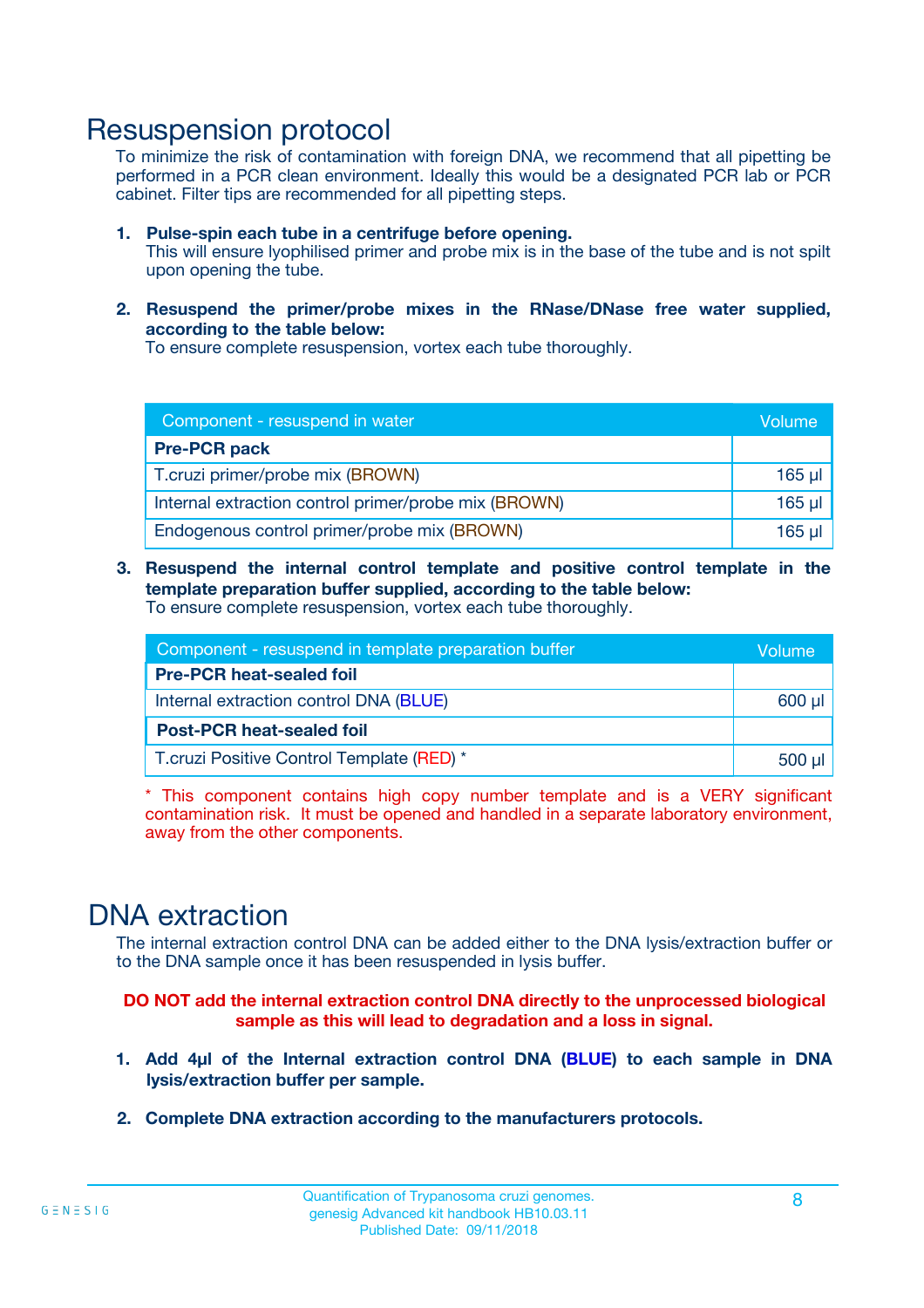## qPCR detection protocol

**1. For each DNA sample prepare a reaction mix according to the table below:** Include sufficient reactions for positive and negative controls.

| Component                                            | Volume   |
|------------------------------------------------------|----------|
| oasig or PrecisionPLUS 2X qPCR Master Mix            | 10 $\mu$ |
| T.cruzi primer/probe mix (BROWN)                     | 1 µI I   |
| Internal extraction control primer/probe mix (BROWN) | 1 µl     |
| <b>RNase/DNase free water (WHITE)</b>                | $3 \mu$  |
| <b>Final Volume</b>                                  | 15 µl    |

**2. For each DNA sample prepare an endogenous control reaction according to the table below (Optional):**

**This control reaction will provide useful information regarding the quality of the biological sample.**

| Component                                   | Volume          |
|---------------------------------------------|-----------------|
| oasig or PrecisionPLUS 2X qPCR Master Mix   | $10 \mu$        |
| Endogenous control primer/probe mix (BROWN) | 1 µI            |
| <b>RNase/DNase free water (WHITE)</b>       | 4 µl            |
| <b>Final Volume</b>                         | 15 <sub>µ</sub> |

- **3. Pipette 15µl of each mix into individual wells according to your qPCR experimental plate set up.**
- **4. Prepare sample DNA templates for each of your samples.**
- **5. Pipette 5µl of DNA template into each well, according to your experimental plate set up.**

For negative control wells use 5µl of RNase/DNase free water. The final volume in each well is 20ul.

**6. If a standard curve is included for quantitative analysis, prepare a reaction mix according to the table below:**

| Component                                 | Volume   |
|-------------------------------------------|----------|
| oasig or PrecisionPLUS 2X qPCR Master Mix | 10 µl    |
| T.cruzi primer/probe mix (BROWN)          | 1 µI     |
| <b>RNase/DNase free water (WHITE)</b>     | $4 \mu$  |
| <b>Final Volume</b>                       | $15 \mu$ |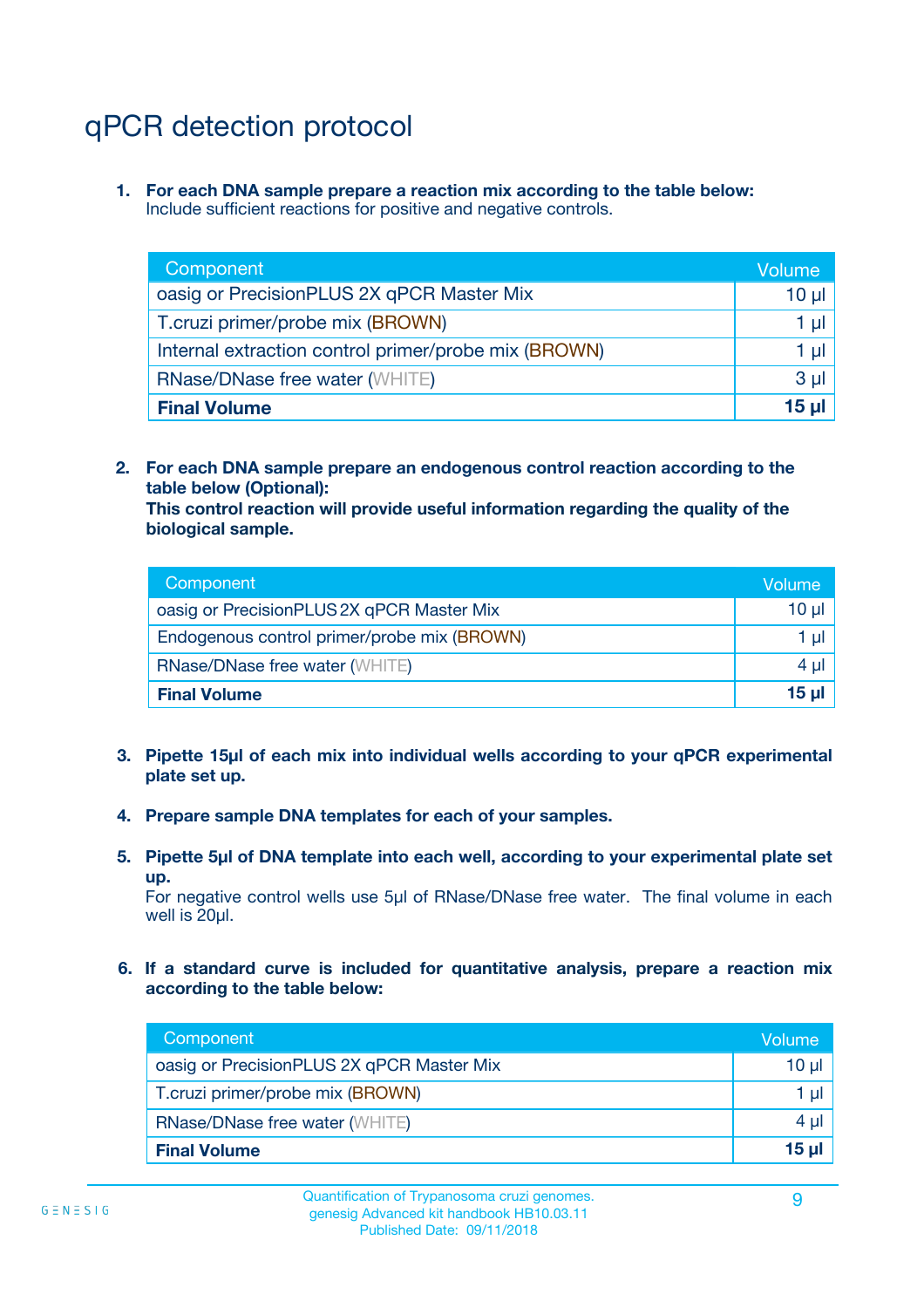#### **7. Preparation of standard curve dilution series.**

- 1) Pipette 90µl of template preparation buffer into 5 tubes and label 2-6
- 2) Pipette 10µl of Positive Control Template (RED) into tube 2
- 3) Vortex thoroughly
- 4) Change pipette tip and pipette 10µl from tube 2 into tube 3
- 5) Vortex thoroughly

Repeat steps 4 and 5 to complete the dilution series

| <b>Standard Curve</b>         | <b>Copy Number</b>     |
|-------------------------------|------------------------|
| Tube 1 Positive control (RED) | $2 \times 10^5$ per µl |
| Tube 2                        | $2 \times 10^4$ per µl |
| Tube 3                        | $2 \times 10^3$ per µl |
| Tube 4                        | $2 \times 10^2$ per µl |
| Tube 5                        | 20 per µl              |
| Tube 6                        | 2 per µl               |

**8. Pipette 5µl of standard template into each well for the standard curve according to your experimental plate set up.**

#### The final volume in each well is 20µl.

## qPCR amplification protocol

Amplification conditions using oasig or PrecisionPLUS 2X qPCR Master Mix.

|             | <b>Step</b>       | <b>Time</b>     | Temp    |
|-------------|-------------------|-----------------|---------|
|             | Enzyme activation | 2 min           | 95 °C   |
| Cycling x50 | Denaturation      | 10 <sub>s</sub> | 95 $°C$ |
|             | DATA COLLECTION * | 60 s            | 60 °C   |

\* Fluorogenic data should be collected during this step through the FAM and VIC channels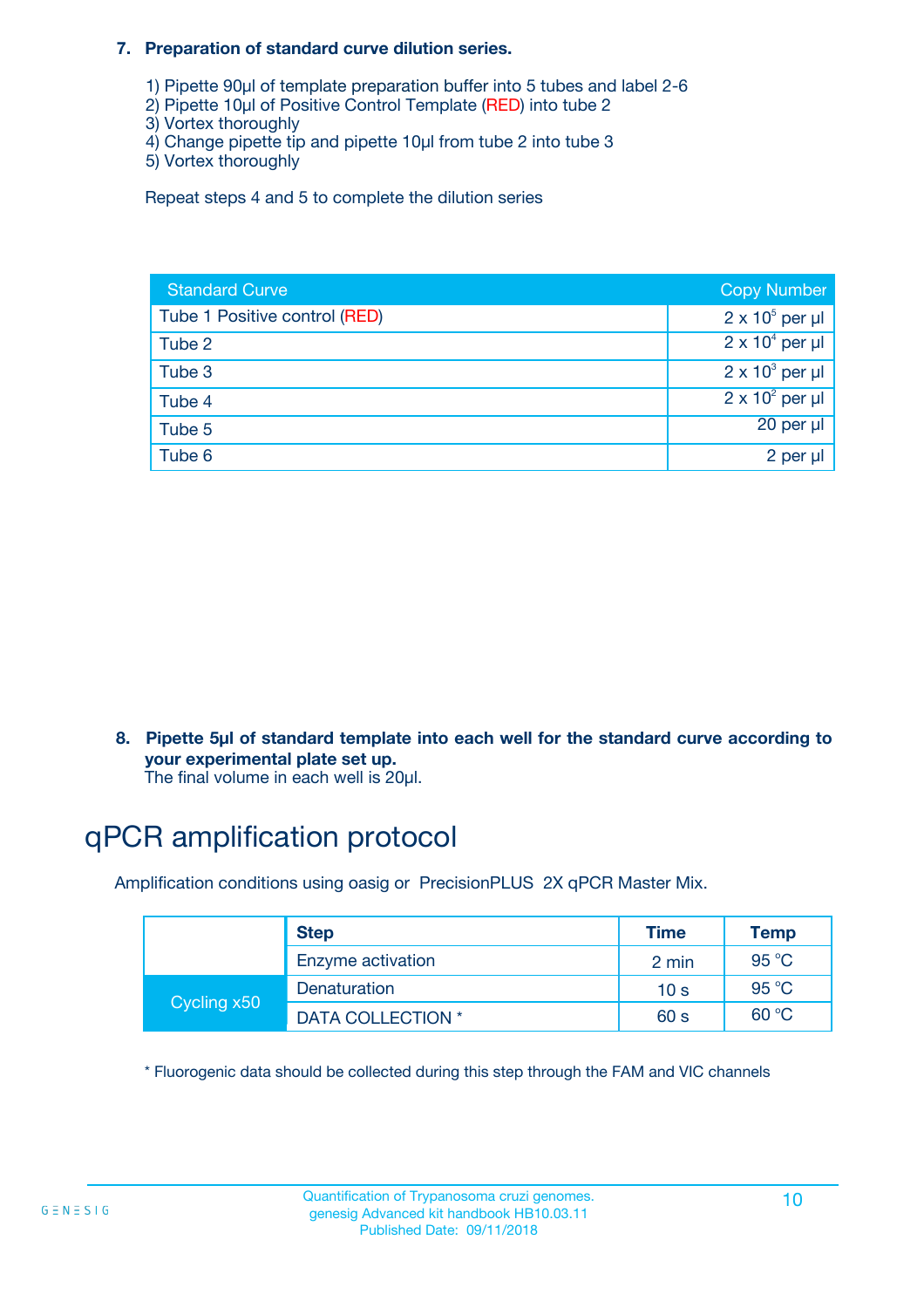## Interpretation of results

| <b>Target</b><br>(FAM) | <b>Internal</b><br>control<br>(NIC) | <b>Positive</b><br>control | <b>Negative</b><br>control | Interpretation                                                                                                  |
|------------------------|-------------------------------------|----------------------------|----------------------------|-----------------------------------------------------------------------------------------------------------------|
| $\leq 30$              | $+ 1 -$                             | ÷                          |                            | <b>POSITIVE QUANTITATIVE RESULT</b><br>calculate copy number                                                    |
| > 30                   | ٠                                   | ÷                          |                            | <b>POSITIVE QUANTITATIVE RESULT</b><br>calculate copy number                                                    |
| > 30                   |                                     | ÷                          |                            | <b>POSITIVE QUALITATIVE RESULT</b><br>do not report copy number as this<br>may be due to poor sample extraction |
|                        | ÷                                   | ÷                          |                            | <b>NEGATIVE RESULT</b>                                                                                          |
| $+ 1 -$                | $+ 1 -$                             | ÷                          | $\leq$ 35                  | <b>EXPERIMENT FAILED</b><br>due to test contamination                                                           |
| $+$ / -                | $+ 1 -$                             | ÷                          | > 35                       | $\star$                                                                                                         |
|                        |                                     | ÷                          |                            | <b>SAMPLE PREPARATION FAILED</b>                                                                                |
|                        |                                     |                            | $+$ /                      | <b>EXPERIMENT FAILED</b>                                                                                        |

Positive control template (**RED**) is expected to amplify between Cq 16 and 23. Failure to satisfy this quality control criterion is a strong indication that the experiment has been compromised.

\*Where the test sample is positive and the negative control is positive with a  $Ca > 35$ , the sample must be reinterpreted based on the relative signal strength of the two results:



If the sample amplifies  $> 5$  Cq earlier than the negative control then the sample should be reinterpreted (via the table above) with the negative control verified as negative.



If the sample amplifies  $< 5$  Cq earlier than the negative control then the positive sample result is invalidated and<br>the result should be determined  $the$  result should be inconclusive due to test contamination. The test for this sample should be repeated.